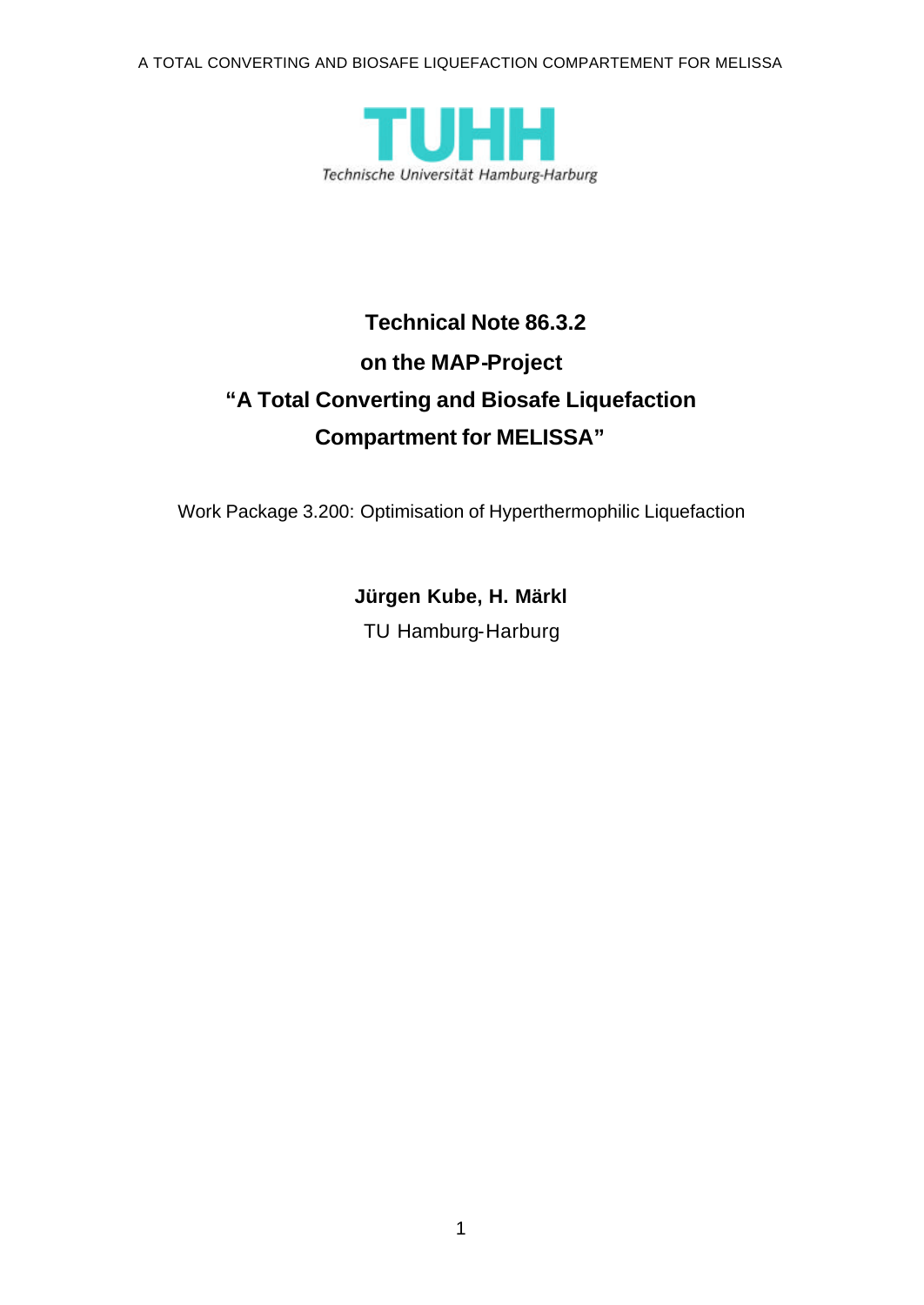# **Table of Contents**

| $\mathbf{1}$ . | Introduction                                            | $\overline{2}$ |
|----------------|---------------------------------------------------------|----------------|
| 2.             | <b>Material and Methods</b>                             | 2              |
| 3.             | COD reduction potentials in pretreatment                |                |
| 4.             | Carbon balance                                          | 9              |
| 5.             | Nitrogen balance                                        | 9              |
| 6.             | Optimisation of the hyperthermophilic liquefaction unit | 10             |
| 7.             | Energy consumption                                      | 12             |
| 8.             | <b>Discussion</b>                                       | 16             |
| 9.             | Conclusions+Outlook                                     | 16             |
|                |                                                         |                |

Literature 17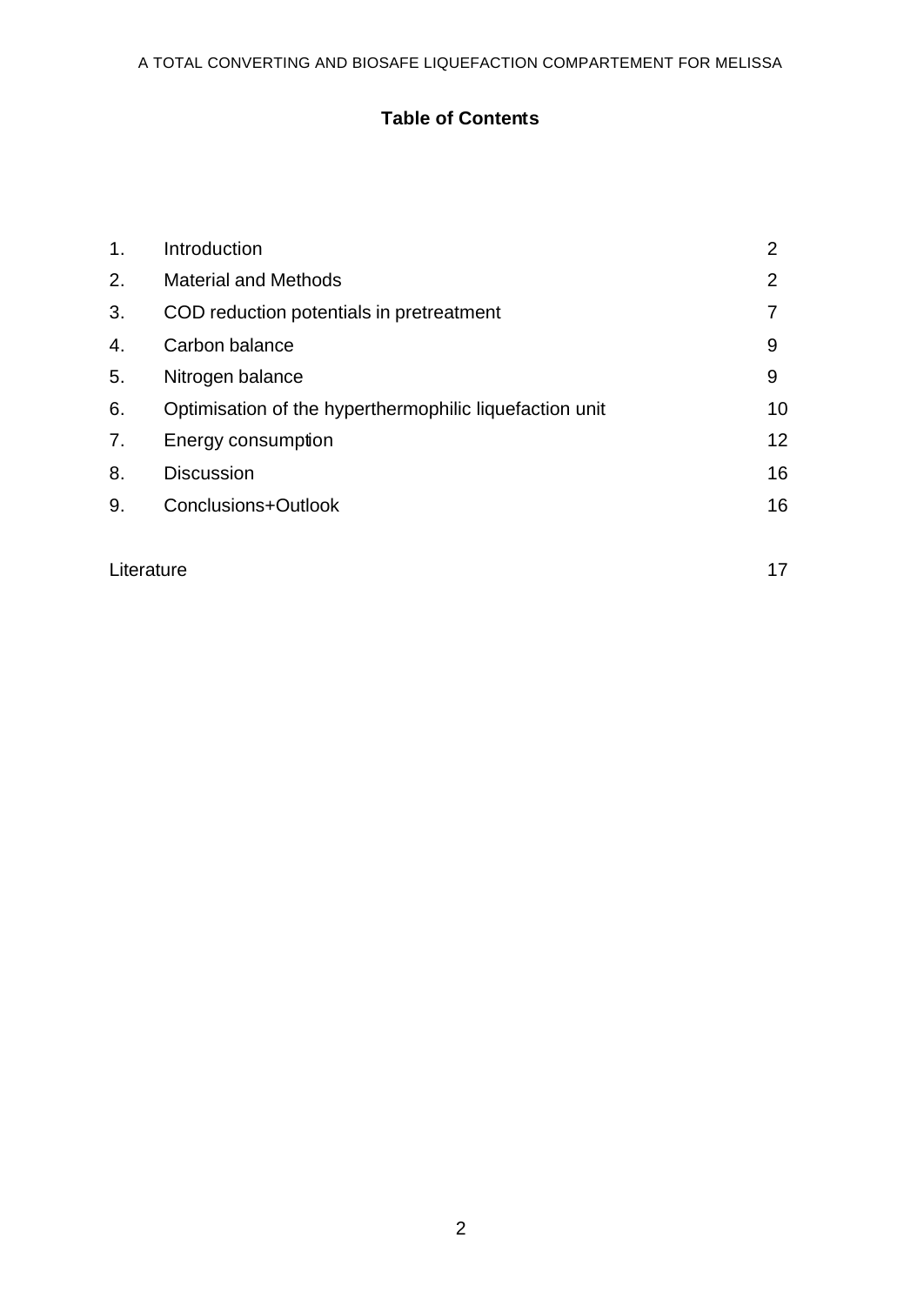## 1. Introduction

The hyperthermophilic liquefaction is the breakdown of long biopolymeres by microorganisms able to live at temperatures higher than 60°C. Sugars and starch for example are hydrolysed to glucose and further digested to volatile organic acids.

In spring 2001 a new anaerobic, hyperthermophilic consortium was isolated in hot springs at the Azores. First results showed, that this consortium performs a better liquefaction than a single culture of *Pyrococcus furiosus*. Even a COD-reduction was detected. More experiments have to proof whether the consortium is able to digest all parts of the ESA-substrate. The consortium should be analysed and the strains are going to be identified and described.

The objectives of work package 3.200 are the optimisation of the hyperthermophilic pretreatment in terms of pH-Value and stirrer-speed. Carbon and nitrogen balances have to be drawn for continuos fermentation. The COD-reduction efficiency in the hyperthermophilic pretreatment has to be determined. To evaluate the hyperthermophilic pretreatment, the energy consumption was calculated for a continuous fermentation.

The carbon, nitrogen and COD-balances were generated for a continuous fermentation at 90°C, pH 7, 500rpm, 0.05 vvm nitrogen gassing and HRT=2.6d. Batch fermentations with different pH-Values and stirrer speeds were done.

## 2. Material and Methods

2.1 Substrate

## 2.1.1 ESA-Substrate

The ESA-Substrate consists of wheat straw, soya pellets, cabbage, algae, and faecal matter. To draw balances, the carbon- and COD-content of each constituent was determinated. Due to its inhomogenities faeces were left out in continuous fermentation. So the dry matter content of the substrate was reduced to 1.6%. The TC-value of cabbage was estimated to 0.4. Table 1 shows the properties of the ESAsubstrate.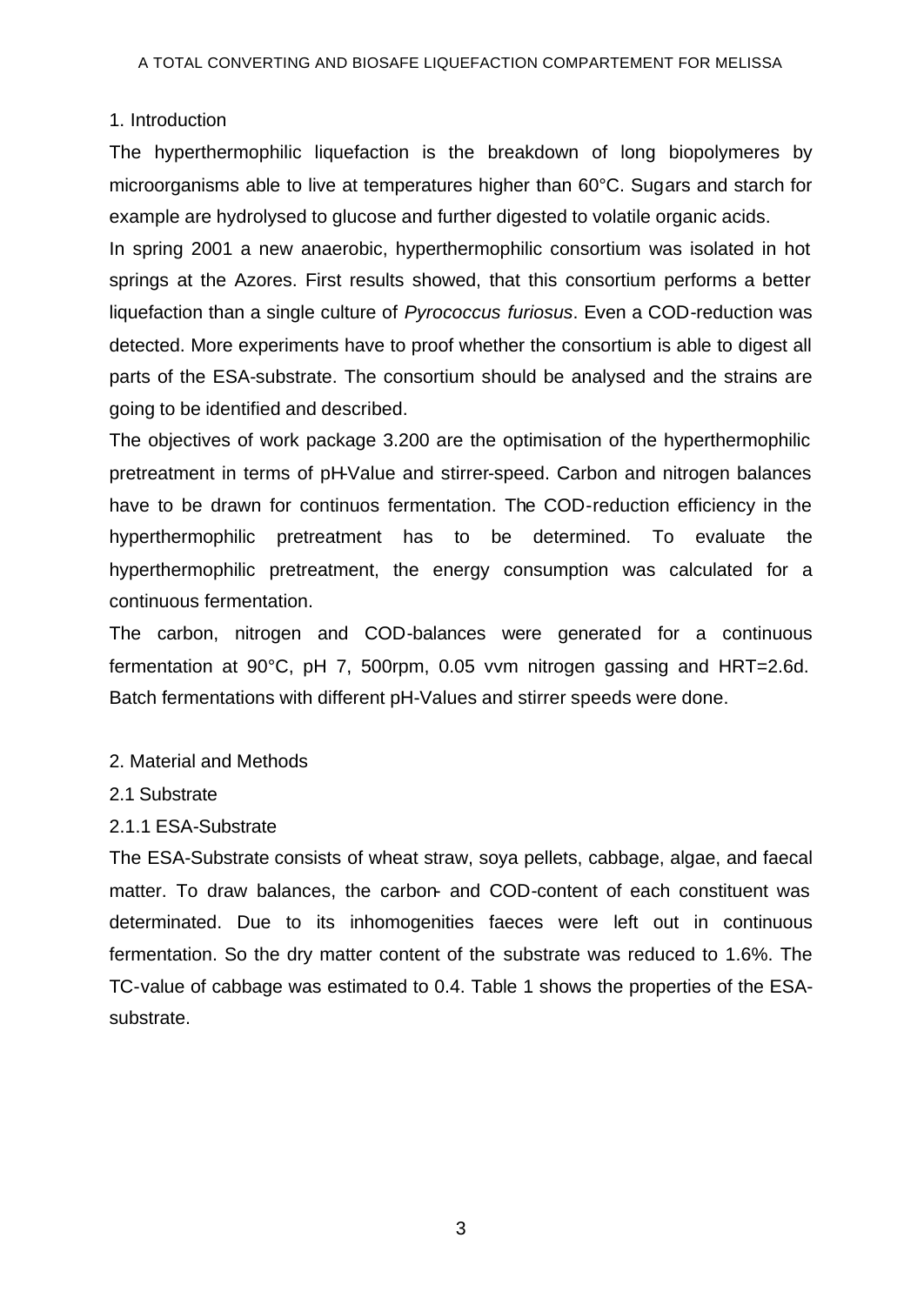|         | Mass-%                              | Dry matter           | COD of dry                            | TC of dry   | TN of dry      |
|---------|-------------------------------------|----------------------|---------------------------------------|-------------|----------------|
|         |                                     | content              | matter                                | matter      | matter         |
|         | [9 <sub>DM</sub> /9 <sub>DM</sub> ] | [g <sub>DM</sub> /g] | [9 <sub>coop</sub> /9 <sub>DM</sub> ] | $[g_C/gDM]$ | $[g_N/g_{DM}]$ |
| straw   | 0.23                                | 0.93                 | 1.30                                  | 0.39        | 0,0087         |
| sojal   | 0.23                                | 0.88                 | 1.21                                  | 0.39        | 0,0166         |
| cabbage | 0.23                                | 0.08                 | 1.26                                  |             | 0,0450         |
| algae   | 0.10                                | 0.95                 | 1.49                                  | 0.42        | 0,1027         |
| faeces  | 0.20                                | 0.20                 |                                       |             |                |

Table 1 Characterisation of the ESA-Substrate. Content of COD, carbon, and nitrogen

From this table the COD-values and TC-values of the ESA-substrate were calculated to  $\text{COD}_{\text{feed}}$  19.44g<sub>COD</sub>/l,  $\text{TC}_{\text{feed}}$ =6.00g $\text{C}$ l, and  $\text{TN}_{\text{feed}}$ =0,53g<sub>N</sub>/l (without faeces, TS=1,5%). The C/N ratio is calculated to 11.9.

## 2.1.2 Minimal medium

The minimal medium was the same as used for *Pyrococcus furiosus* fermentations. The salt content was lowered to 1%. Also the sulphate concentration was decreased. A trace element solution was used described by Belay (1984). The amino-acid cocktail was described by Raven and Sharp (1992). Table 2 shows the minimal medium.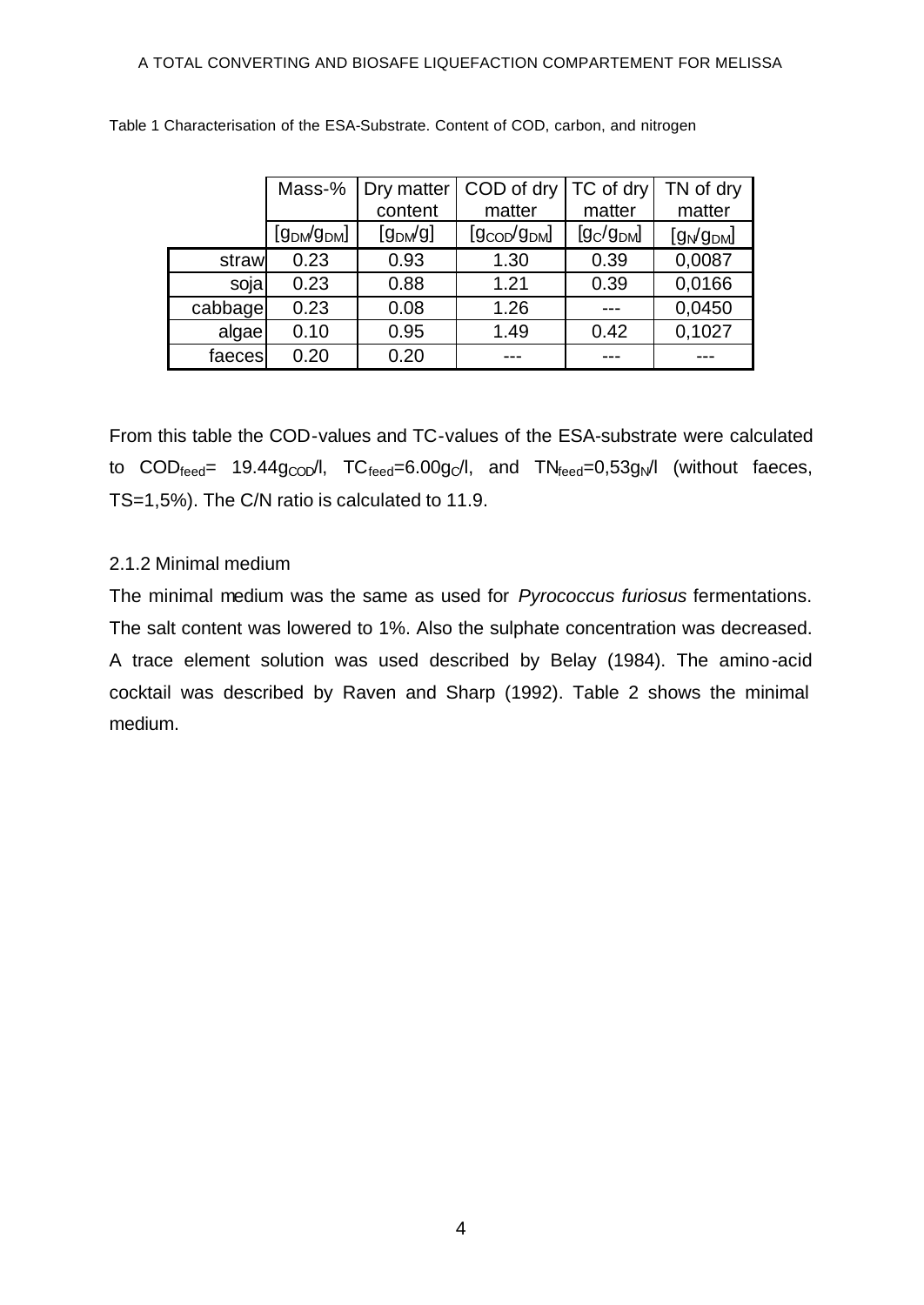Table 2 The minimal medium used for stirrer speed optimisation and maintenance.

| Chemicals                                     | $\lceil m!/ \rceil$ | Belay-trace element solution                        | [g/II] |
|-----------------------------------------------|---------------------|-----------------------------------------------------|--------|
| Saltstock                                     | 33                  | $CoCl2$ x6H <sub>2</sub> O                          | 0,20   |
| Sulfatestock                                  | 33                  | MnCl <sub>2</sub> x4H <sub>2</sub> O                | 0, 10  |
| NaSeO <sub>3</sub> *5H <sub>2</sub> O (5mmol) | 1                   | NiCl <sub>2</sub> x6H <sub>2</sub> O                | 0, 10  |
| $Na2WO4*2H2O (3,3g/l)$                        | 1                   | ZnCl <sub>2</sub>                                   | 0, 10  |
| FeSO <sub>4</sub> *7H <sub>2</sub> O (35g/l)  | 1                   | CaCl <sub>2</sub> x2H <sub>2</sub> O                | 0,05   |
| <b>Belay solution</b>                         | 10                  | CuSO <sub>2</sub> x2H <sub>2</sub> O                | 0,05   |
| Amino acid cocktail                           | 50                  | Na <sub>2</sub> MoO <sub>4</sub> x2H <sub>2</sub> O | 0,05   |
| Vitaminecocktail                              | 1                   |                                                     |        |
| Cystein HCl*H <sub>2</sub> O                  | 0,5g                | Amino acid                                          | [mg/l] |
|                                               |                     | L-Alanine                                           | 600    |
| Saltstock:                                    | [g/                 | L-Arginine HCI                                      | 1000   |
| <b>NaCl</b>                                   | 300                 | L-Asparagine H <sub>2</sub> O                       | 800    |
| CaCl <sub>2</sub> X 2H <sub>2</sub> O         | 0,66                | L-Aspartate                                         | 400    |
| $KH_2PO_4$                                    | 14                  | L-Glutamat Na <sup>+</sup>                          | 1600   |
| Sulfatestock:                                 |                     | L-Glutamin                                          | 400    |
| $(NH_4)_2SO_4$                                | 13                  | Glycin                                              | 1600   |
| MgSO <sub>4</sub> X 7H <sub>2</sub> O         | 2,5                 | L-Histidin                                          | 800    |
|                                               | L-Isoleucin         |                                                     | 800    |
| Vitamincocktail                               | [mg/l]              | L-Leucin                                            | 800    |
| D-Biotin                                      | 20                  | L-Lysin HCI                                         | 800    |
| Cyanobalamin                                  | 1                   | L-Methionine                                        | 600    |
| Folic acid                                    | 20                  | L-Phenylalanine                                     | 600    |
| Lipoic acid                                   | 50                  | L-Prolin                                            | 1000   |
| Nicotinic acid                                | 50                  | L-Serin                                             | 600    |
| <b>DL-Calcium Phantothenate</b>               | 50                  | L-Threonine                                         | 800    |
| Pyridoxine HCI                                | 100                 | L-Tryptophan                                        | 600    |
| Riboflavin                                    | 50                  | L-Tyrosine                                          | 800    |
| <b>Thiamine HCI</b>                           | 50                  | L-Valine                                            | 400    |

The carbon and energy source was soluble starch at a concentration of 10g/l.

# 2.2 Determination of total solids (TS)

Two samples of 10 ml each are filled in previously dried and weighed ceramic beakers. The samples are weighed again. Then the beakers are dried at 105°C for 48 hours. After this the beakers are cooled down and weighed again. The TS-value is calculated by dividing the mass difference after drying by the mass difference before drying. The arithmetic average of the two measurements is determined.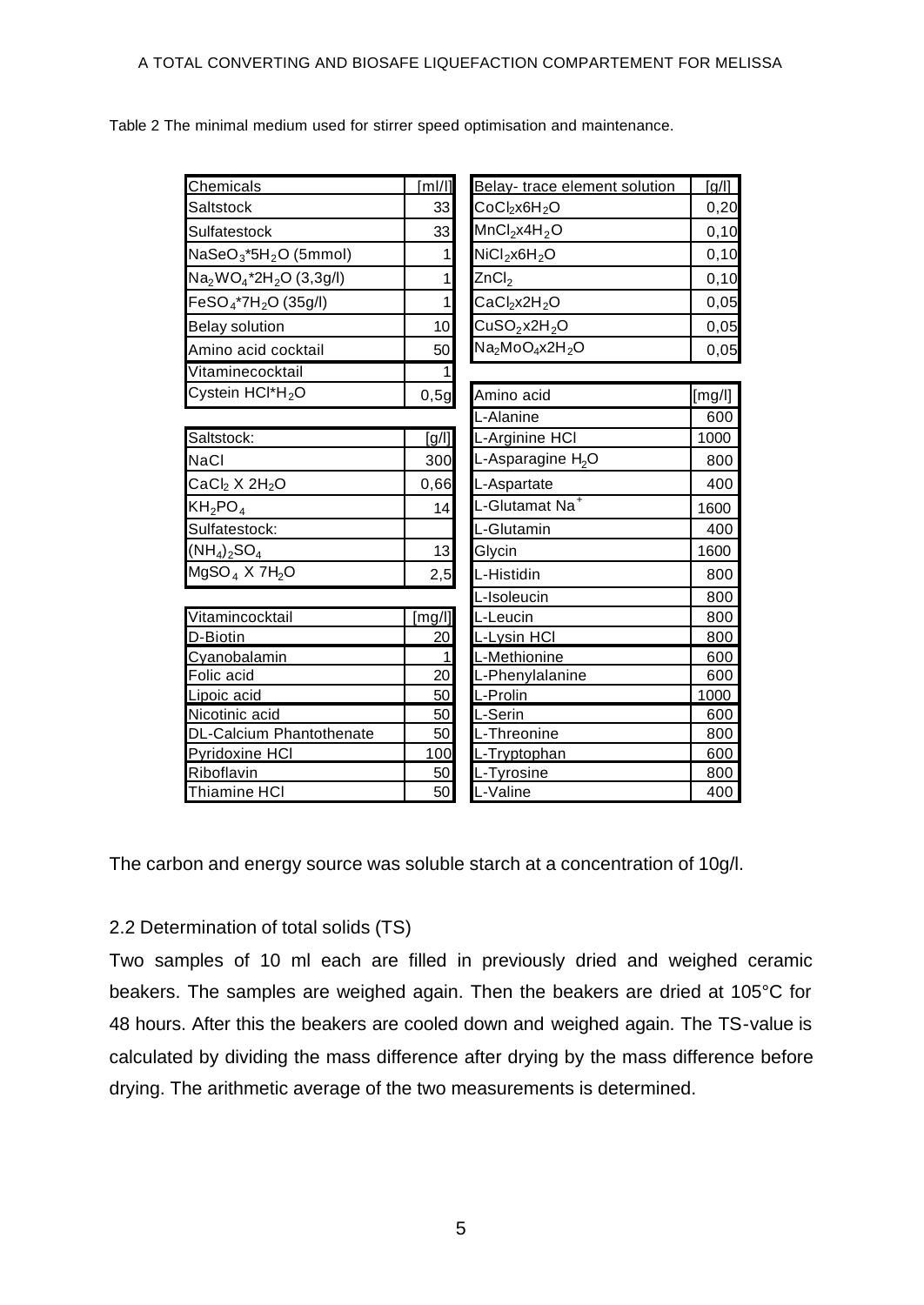## 2.3 Fermentation setup

For the fermentation a 2l Visual Safety Reactor from Bioengineering (Wald, Switzerland) was used [Biller et al. (2001); Krahe (1998)]. The fermentor was equipped with temperature and pH-control. The titration was done with 2M NaOH. The fermentation parameters were: T=90°C, stirrer speed=500rpm, pH on-line 7.0, fermentation volume 1.8 litre, if not otherwise mentioned. The fermentor set up is shown in figure 1.



figure 1 Hyperthermophilic pretreatment of fibrous material, experimental set up

Dialysis fermentations were performed in a 10l dialysis reactor. The principle of dialysis is shown in figure 2.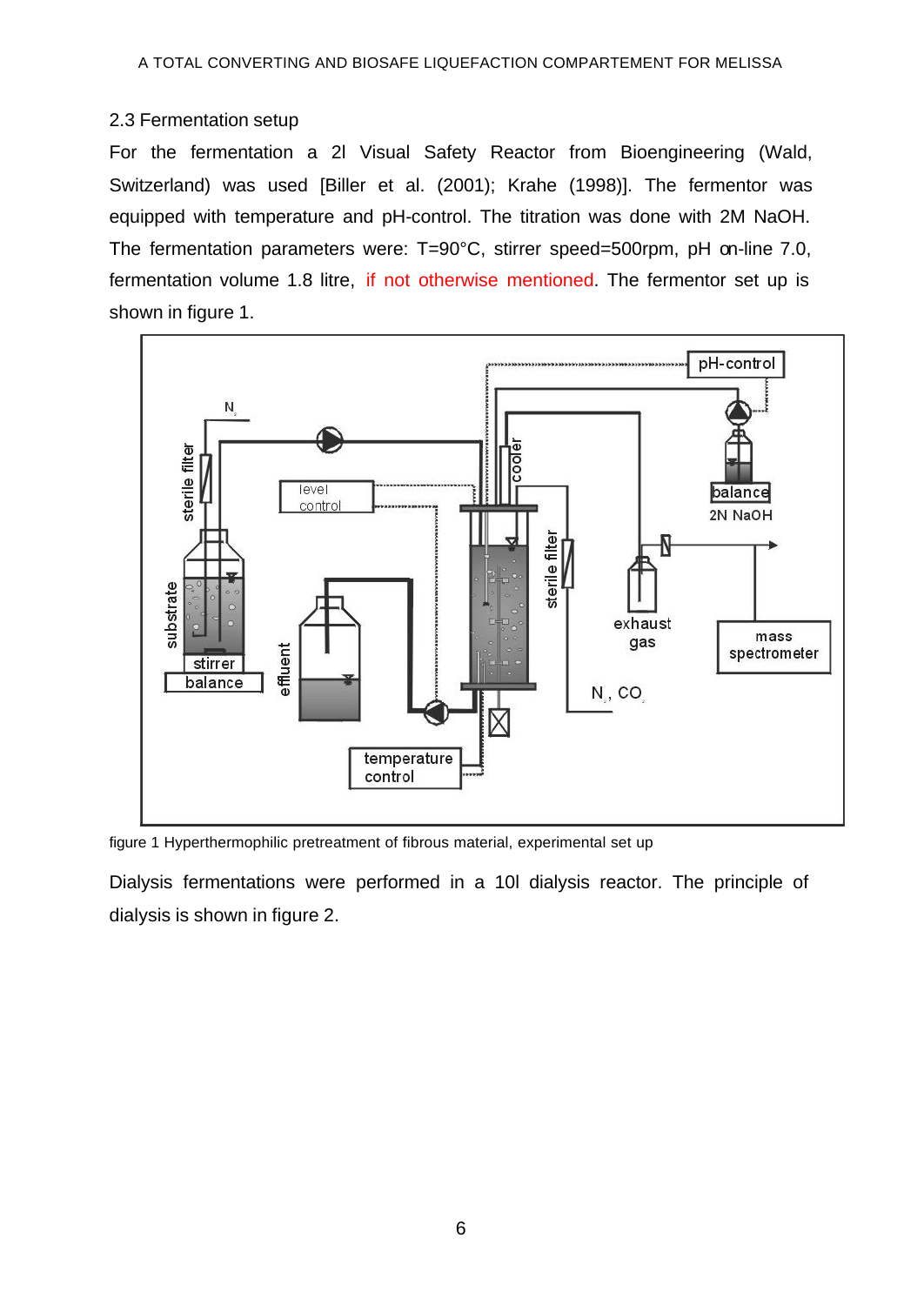

figure 2 reactor scheme of a dialysis culture.

2.4 Chemical Oxygen Demand (COD)

For the determination of the COD the tests LCK 414, LCK014, LCK154 from Dr. Lange with a sample volume of 200 and 1000µl were used.

# 2.5 Dissolved Organic Carbon (DOC)

The DOC value of the samples were determinated with  $TOC + TN<sub>b</sub>$  from Elementar.

# 2.6 Total Carbon (TC)

The TC value of the samples were determinated with Leco CNS 2000 Analyser

# 2.7 Analyses of exhaust gas

The fermentor's exhaust gas is analysed qualitatively with a mass spectrometer (Omni Star, Blazers Instuments).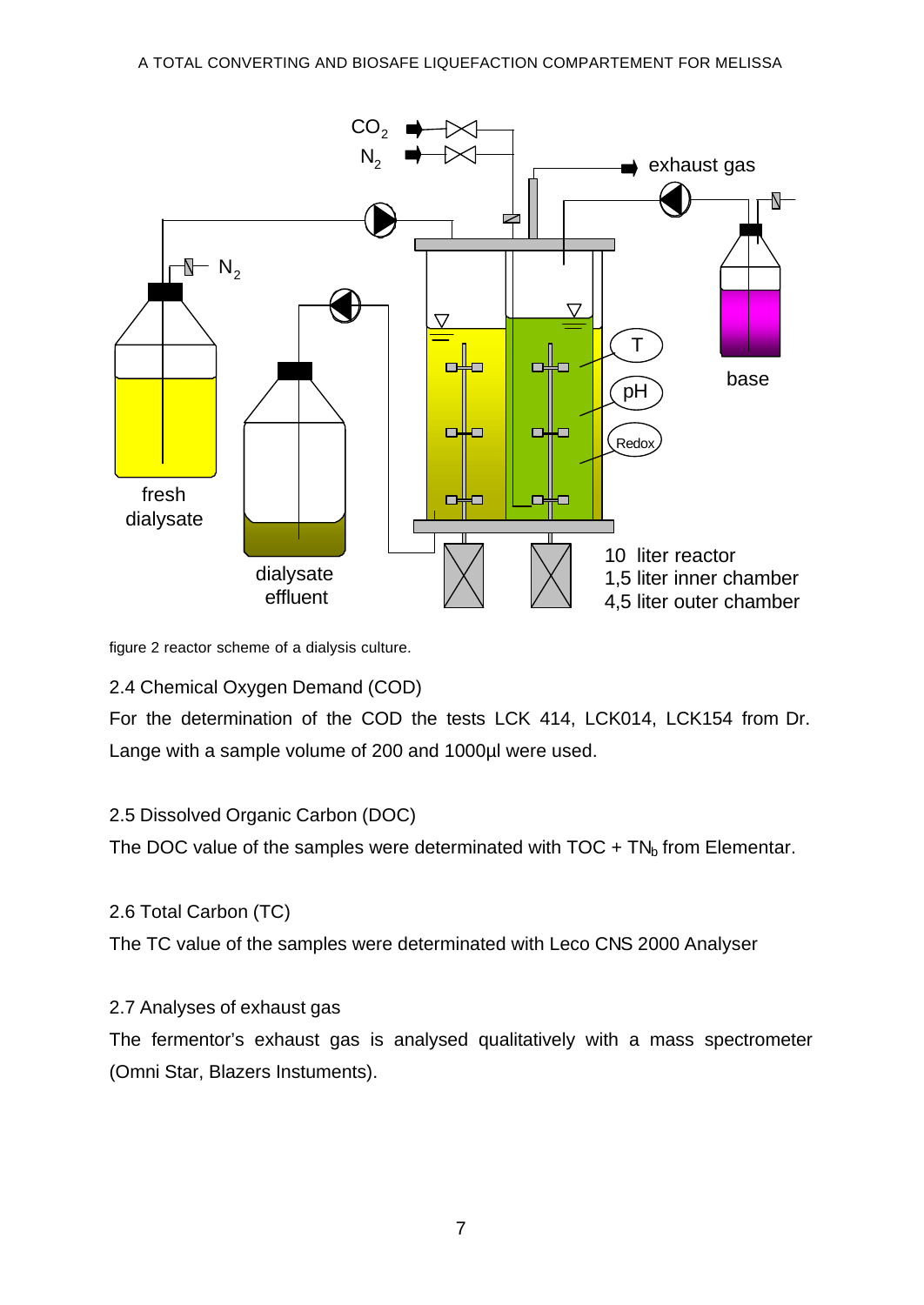## 3. COD-Reduction potentials in pretreatment

The main task of the hyperthermophilic pretreatment is the liquefaction of organic matter. Besides this a COD-reduction in the pretreatment step is desirable. Under strict anaerobic conditions, the COD-term can be balanced. So a COD-reduction in the suspended phase is an indicator for COD-increase in the gas-phase (fig.3).



figure 3 qualitative COD-Balance of the hyperthermophilic pretreatment under anaerobic conditions.

The formed gas must not only consist of  $CO<sub>2</sub>$ , but also has to be composed of CODrich gases, like CH<sub>4</sub>, H<sub>2</sub>, NH<sub>3</sub>, H<sub>2</sub>S or even N<sub>2</sub> or acetic acid vapour. An anaerobic pretreatment with only CO2-forming microorganisms like *Pyrococcus furiosus* shows no COD-reduction.

The newly isolated consortium from the Azores is able to decrease the COD-value of the ESA-Substrate. In technical note 3.100 a COD-reduction is presented for a batch fermentation of algae. Within one week the COD-value was reduced by 45%.

Because solved algae are a homogeneous system, the COD-time-plot could be presented. The suspended ESA-substrate, consisting of straw, crushed soya, cabbage and human faeces is a heterogeneous system. For the COD-samples have the same size as the inhomogeneities of the ESA-substrate, no total COD could be measured. The COD-reduction is determined by means of balances. Figure 4 shows the COD-balance for a continuos fermentation.

The sample volume for a COD-Test is 200-1000µl. The particle size of the ground solids must not be smaller than 3mm according to the meeting in Gent 2001. So a COD-measurement of o total sample will lead to greater errors than COD measurement of the liquid and solid phase.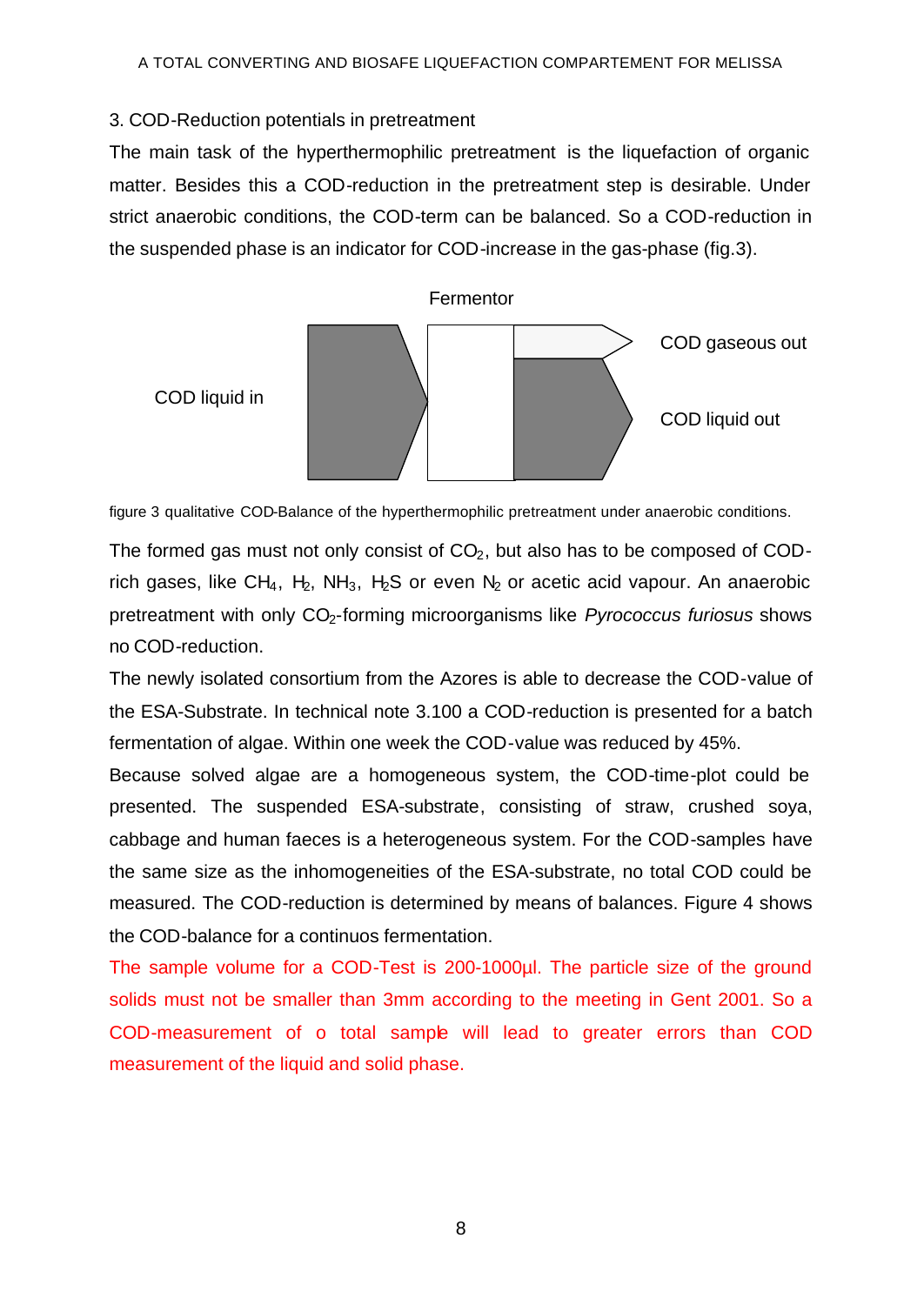

figure 4 COD-balance. The COD-value can be determined for either pure liquid phases or pure solid phases. The COD-value of the gaseous phase can not be measured. To determine the COD-reduction of heterogeneous systems each term is measured separately. The COD-reduction is determined by dividing the total gaseous COD through the total COD-input.

The COD-balance is shown in eq. 1.

$$
COD_{\text{feed}} \cdot \left( m_0 + \int \dot{m} \, dt \right) = COD_{\text{reactor}} \cdot m_{\text{reaktor}} + COD_{\text{gas}} \cdot m_{\text{gas}} + \int \dot{m} \cdot COD_{\text{effuent}} \, dt \tag{1}
$$
  
19.44  $\frac{g_{\text{COD}}}{kg} \cdot \left( 1.8kg + 19.5kg \right) = 1.04 \frac{g_{\text{COD}}}{g_{\text{DM}}} \cdot 75 g_{\text{DM}} + COD_{\text{gas}} \cdot m_{\text{gas}} + 232 g_{\text{COD}} 414 g_{\text{COD}} = 310 g_{\text{COD}} + COD_{\text{gas}} \cdot m_{\text{gas}}$   

$$
COD_{\text{gas}} \cdot m_{\text{gas}} = 104 g_{\text{COD}}
$$

The COD-reduction is calculated with eq. 2.

$$
\mathbf{h}_{\text{coD}} = \frac{\text{COD}_{\text{gas}} \cdot m_{\text{gas}}}{\text{CODfeed} \cdot \left(\text{m0} + \int \dot{\text{m}} \, dt\right)}
$$
\n
$$
\mathbf{h}_{\text{coD}} = 0.25 \tag{2}
$$

During continuos fermentation of the ESA-Substrate a COD-reduction of 25% was achieved. Due to gassing with nitrogen no produced gases could be detected with the mass spectrometer.

Further experiments are planned to examine the composition of the produced gas. No gas samples were taken. So the gaseous phase cannot be analysed afterwards.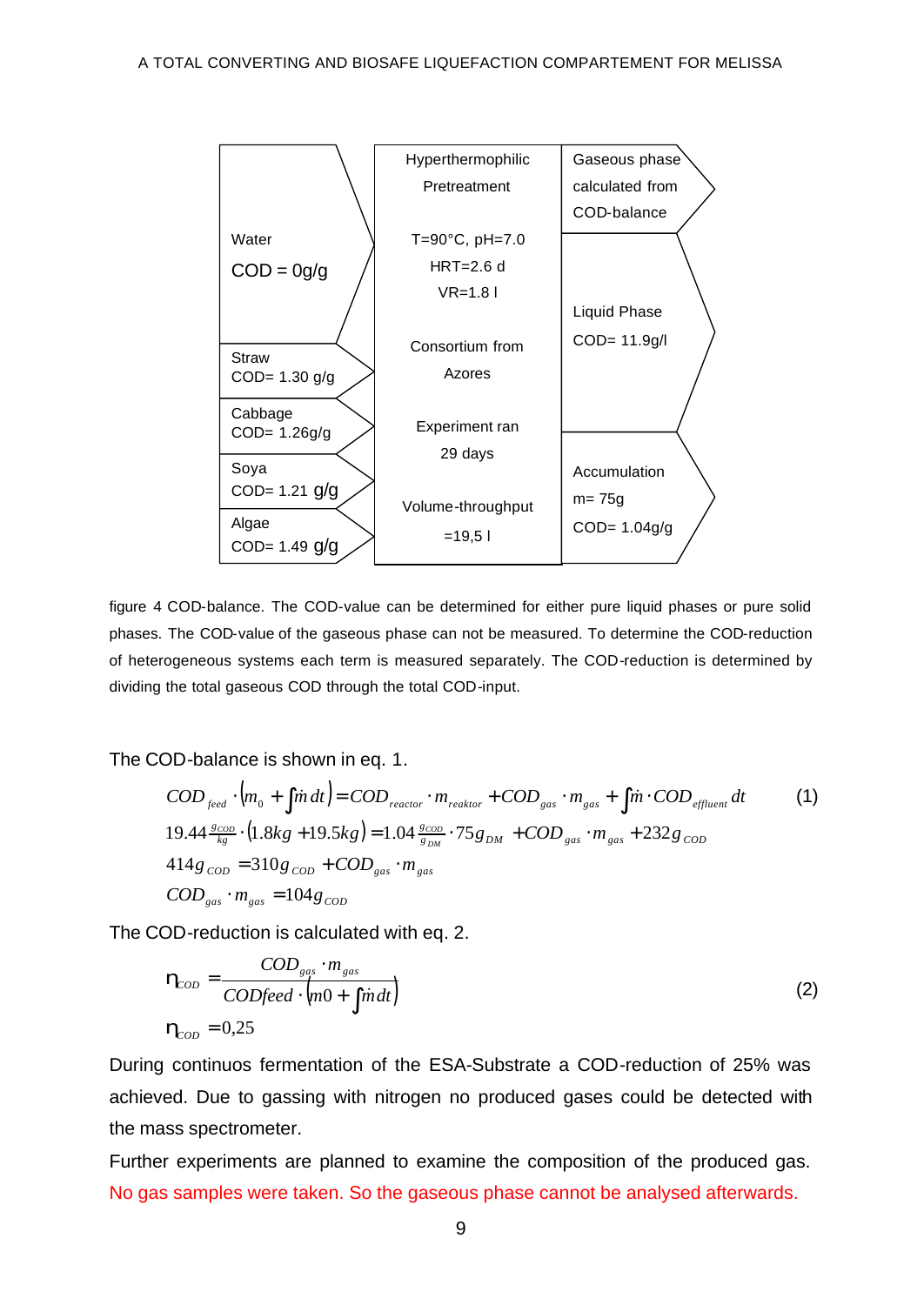## 4. Carbon balance

A carbon balance was drawn for a continuous fermentation with a hydraulic residence time of 2.6d. A second fermentation with a hydraulic retention time of 4.8d was ended due to technical problems. The DOC level was measured continuously to determine the amount of carbon which is stripped out of the reactor.  $DOC_{\rm u}$  indicates the DOC-level during the last day of the fermentation.

Eq. 3 shows the carbon balance

$$
TC_{\text{feed}} \cdot \left(m_0 + \int \dot{m} \, dt\right) =
$$
\n
$$
TC_{\text{reactor}} \cdot m_{\text{reactor}} + DOC_w \cdot V_{\text{reactor}} + TC_{\text{gas}} \cdot m_{\text{gas}} + TC_{\text{out}} \int TS_{\text{out}} \cdot \dot{m} \, dt + \int DOC_{\text{out}} \cdot \frac{\dot{m}}{\mathbf{r}_{H_2O}} \, dt
$$
\n
$$
1.1 \cdot \left(\frac{\dot{m}}{\mathbf{r}_{H_2O}}\right) \cdot \left(\frac{\dot{m}}{\mathbf{r}_{H_2O}}\right) \cdot \left(\frac{\dot{m}}{\mathbf{r}_{H_2O}}\right) \cdot \left(\frac{\dot{m}}{\mathbf{r}_{H_2O}}\right) \cdot \left(\frac{\dot{m}}{\mathbf{r}_{H_2O}}\right) \cdot \left(\frac{\dot{m}}{\mathbf{r}_{H_2O}}\right) \cdot \left(\frac{\dot{m}}{\mathbf{r}_{H_2O}}\right) \cdot \left(\frac{\dot{m}}{\mathbf{r}_{H_2O}}\right) \cdot \left(\frac{\dot{m}}{\mathbf{r}_{H_2O}}\right) \cdot \left(\frac{\dot{m}}{\mathbf{r}_{H_2O}}\right) \cdot \left(\frac{\dot{m}}{\mathbf{r}_{H_2O}}\right) \cdot \left(\frac{\dot{m}}{\mathbf{r}_{H_2O}}\right) \cdot \left(\frac{\dot{m}}{\mathbf{r}_{H_2O}}\right) \cdot \left(\frac{\dot{m}}{\mathbf{r}_{H_2O}}\right) \cdot \left(\frac{\dot{m}}{\mathbf{r}_{H_2O}}\right) \cdot \left(\frac{\dot{m}}{\mathbf{r}_{H_2O}}\right) \cdot \left(\frac{\dot{m}}{\mathbf{r}_{H_2O}}\right) \cdot \left(\frac{\dot{m}}{\mathbf{r}_{H_2O}}\right) \cdot \left(\frac{\dot{m}}{\mathbf{r}_{H_2O}}\right) \cdot \left(\frac{\dot{m}}{\mathbf{r}_{H_2O}}\right) \cdot \left(\frac{\dot{m}}{\mathbf{r}_{H_2O}}\right) \cdot \left(\frac{\dot{m}}{\mathbf{r}_{H_2O}}\right) \cdot \left(\frac{\dot{m}}{\mathbf{r}_{H_2O}}\right) \cdot \left(\frac{\dot{m}}{\mathbf{r}_{H_2O}}
$$

Solving the carbon balance leads to

$$
0,399 \frac{g_C}{g_{TS}} \cdot 15 \frac{g_{TS}}{l} \cdot 1,8l + 0,399 \frac{g_C}{g_{TS}} \cdot 15 \frac{g_{TS}}{l} \cdot 19,5l =
$$
  

$$
0,387 \frac{g_C}{g_{TS}} \cdot 75g_{TS} + 0,518 \frac{g_C}{l} \cdot 1,8l + TC_{Gas} \cdot m_{Gas} + 0,397 \frac{g_C}{g_{TS}} \cdot 161g_{TS} + 22,91g_C
$$
  

$$
127,5g_C = 116,8g_C + TC_{Gas} \cdot m_{Gas}
$$

The term  $TC_{Gas} \cdot m_{Gas}$  is computed to 10.7g. This means that 8.4% of the incoming carbon leaves the fermentor in a gaseous state. From the incoming carbon 27% is liquefied. Another 50% leaves the fermentor in suspended state with particle sizes smaller than 350µm. Figure 4a shows the carbon balance. The gaseous carbon can consist of CO2, CH4, EtOH, acetic acid vapour, acetic aldehyde or other volatile carbon products.

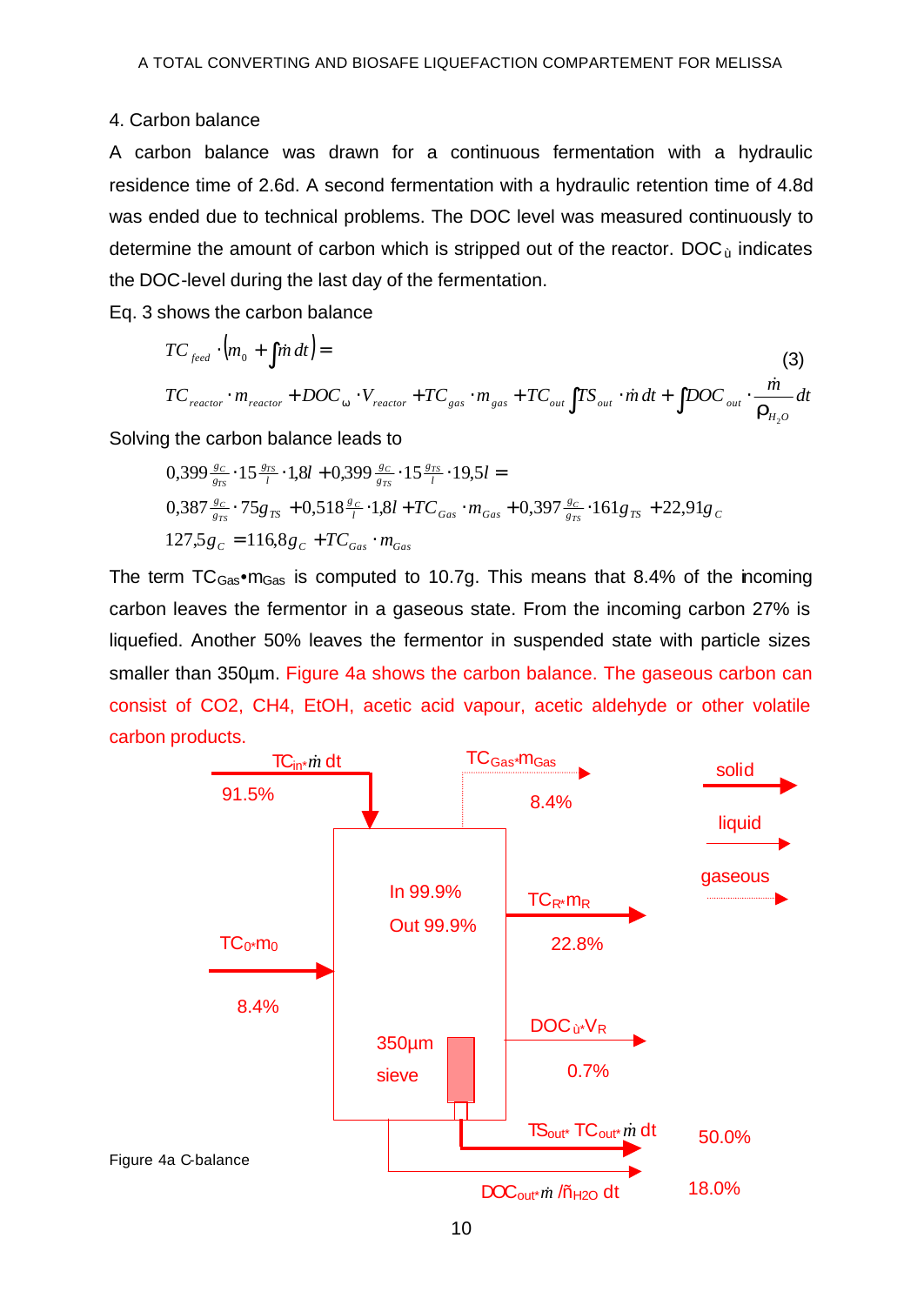#### 5. Nitrogen balance

In the nitrogen balance all streams are considered which may include chemical bound nitrogen. Because the reactor was gassed with nitrogen, no gaseous streams are considered. The amount of physical dissolved nitrogen in the fermentation broth can not be neglected though it was not measured. Here it is assumed that dissolved nitrogen is in equilibrium with the gaseous phase. The nitrogen balance is given in eq. 4

$$
TN_{\text{feed}} \cdot \left(\int \dot{m} \, dt + m_0\right) = \int \left(TN_{\text{reactor}} - c_{N_2}^{\text{equ.}}\right) \cdot \dot{m} \, dt + V_R \cdot \mathbf{r}_R \cdot TN_w + m_R \cdot TN_R \tag{4}
$$

The dissolved nitrogen is calculated with Henry's law (eq.5).

$$
x_{N_2}^{gas} \cdot p = x_{N_2}^{liq} \cdot H_{N_2, H_2O} \tag{5}
$$

The Henry-coefficient for nitrogen in water at 90 $^{\circ}$ C is H<sub>N2,H2O</sub>= 17 µmol/mol•bar. With a nitrogen fraction of the gas phase of 99% and a slight overpressure of 20 mbar in the reactor the equilibrium concentration is calculated to 0,92 mmol/l or 26 mg/l. Solving the nitrogen balance leads to:

$$
0.534 \frac{g_N}{k_g} \cdot (19.5kg + 1.8kg) = 4.15g_N + 1.8l \cdot 0.196 \frac{g_N}{l} + m_R \cdot TN_R
$$
  

$$
11.37g_N = 4.50g_N + m_R \cdot TN_R
$$
  

$$
m_R \cdot TN_R = 6.87g_N
$$

Forty percent of the incoming nitrogen is liquefied. The amount of ammonium is determined to 20% of the effluent's nitrogen. The rest could consist of nitrate, nitrite, solved peptides or amino acids. Special tests are bought to analyse the effluent and to complete the nitrogen balances. These tests need fresh samples, so no analysis afterwards could be done.

#### 6. Optimisation of the hyperthermophilic liquefaction unit

There are many parameters for an optimisation of the new consortia. The parameters are temperature, pH, stirrer speed, and for continuous fermentation the hydraulic residence time.

As the temperature, which was adjusted to 90°C during the experiments corespondents to the temperature of the consortium's natural environment (i.e. the hot springs at the Azores) no temperature optimisation was done.

The pH-value of the sources varied from slightly acidic to neutral. So the normal pHvalue during the fermentation was 7. Many cellulases have pH-optima from 5 to 6. An experiment was done without adjusting the pH-value with NaOH. The pH-Value dropped rapidly to 5.3 and the cell density decreased exponentially.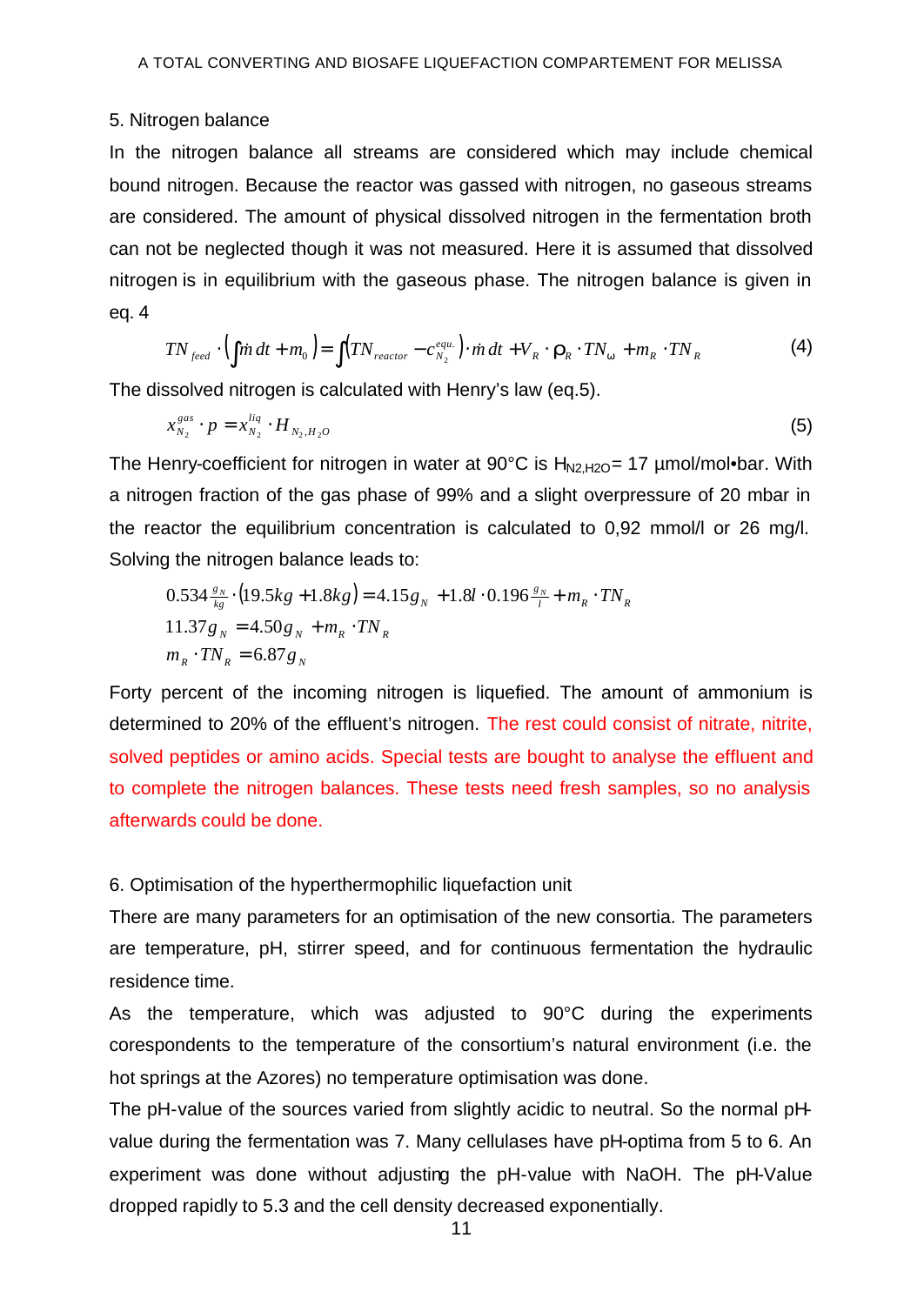A dialysis-batch experiment with a fermentation volume of 1.5l and a dialysate volume of 4.5l was done. The substrate was the ESA-substrate, the dialysate was the minimal medium as described above with additional 2g/l yeast extract.

Figure 5 shows the DOC-time plot for a fermentation with pH7, pH5.3, and dialysis pH7.



figure 5 optimisation of pH-value on ESA-substrate. The stirrer speed was adjusted to 100rpm

The carbon liquefaction in batch fermentation was 43% for pH 7, and 36% for pH5.3. A dialysis-batch culture showed the maximum liquefaction of 66% after one day. Adjusting the stirrer speed has two different effects. At higher stirrer speeds inhibiting gasses are removed quicker. Thus higher cell densities can be monitored. But at a certain speed an increase in stirrer speed leads to a strong decrease in cell density. The cells are disrupted by shear stress. Krahe [1998] did a stirrer speed optimisation for *Pyrococcus furiosus*. The results are shown in figure 6.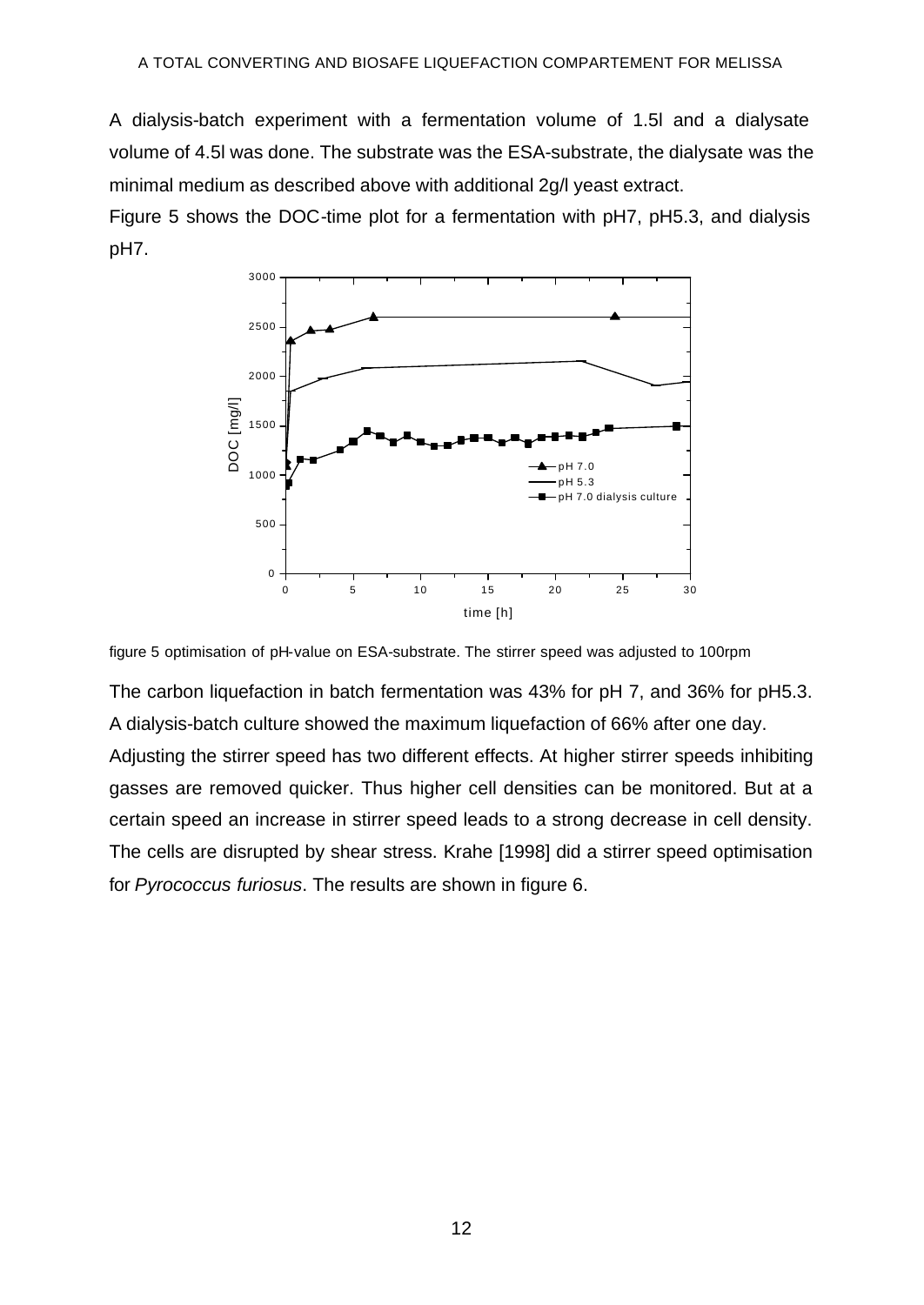

figure 6 stirrer speed optimisation for *Pyrococcus furiosus*. fermented on maltose [Krahe 1998]

The optimal stirrer speed for Pyrococcus furiosus is 1800rpm. At higher stirrer speeds (2300rpm) lysis is monitored.

The stirrer speed optimisation for the new consortium from the Azores was done in minimal media. A 2 liter reactor was inocculated. After 12 hours the eactor was cooled down, drained to 200ml, refilled with fresh medium, and heated up again. This procedure was done to remove dead mesophilic microorganisms from the fermentation broth. Now the hyperthermophilic cells could be counted easily. Figure 7 shows the cell density plot over time after refilling.



figure 7 stirrer speed optimisation for consortium from the Azores on 10g/l starch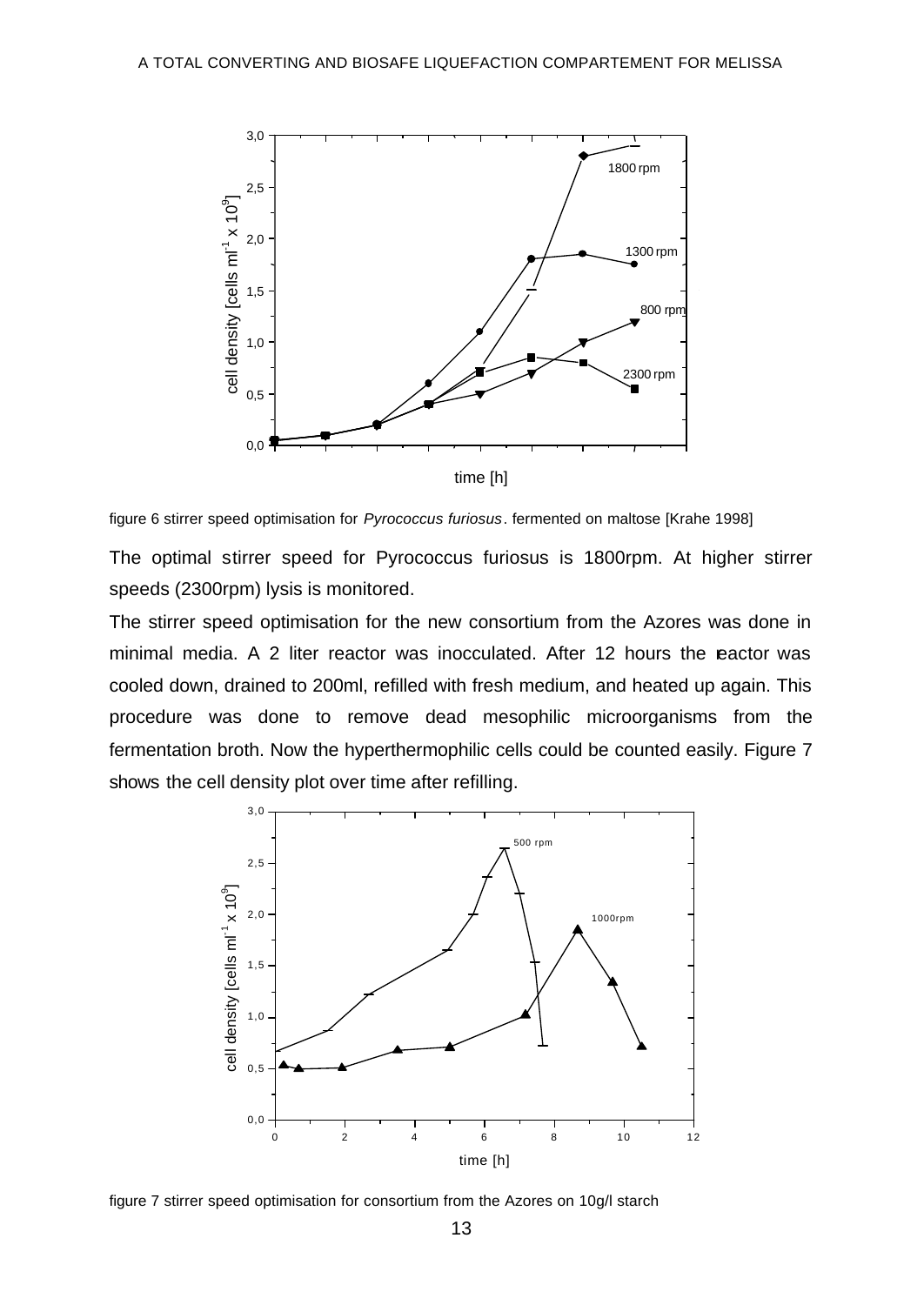Further experiments with lower stirrer speeds failed, because the amino-acid cocktail spoiled. But even with this two plots the tendency is obvious. Either no inhibiting gases have to be removed from the liquid phase, or the consortium is extremely sensible to mechanical stress. In both cases a lower stirrer speed is preferable.

#### 7. Energy consumption

To evaluate the energy consumption of the hyperthermophilic pretreatment the assumptions have to be considered very carefully. The flow chart of the hyperthermophilic reactor is presented in figure 8



figure 8 reactor scheme of the hyperthermophilic pretreatment

The energy balance over the whole Process unit is written in eq. 6.

$$
\dot{H}_{in} + \dot{W}_{Stirrer} + \dot{Q}_{Heater} = \dot{Q}_{loss} + \dot{H}_{out}
$$
\n(6)

For the estimation of the energy consumption a volumetric flow of 1200 l/d through the hyperthermophilic pre-treatment is assumed. Further assumptions are:

 $T_{in} = 20^{\circ}$ C,  $T_{out} = 37^{\circ}$ C,  $T_{reactor} = 90^{\circ}$ C,  $\dot{W}$  stirrer=25W/l, **HRT=7d**  $\dot{V}$  =1m<sup>3</sup>/d H/D=3 The mass flow has got the same physical properties as water  $(c_p=4.183 \text{ kJ}/(\text{kg}^*\text{K}))$ . ñ=1000 kg/m<sup>3</sup>). The surrounding gas is air (T<sub>air</sub>=350K, α=30•10<sup>6</sup> m<sup>2</sup>/s,  $\delta$  =52.7•10<sup>6</sup> m<sup>2</sup>/s, k=3•10<sup>2</sup> W/(m K), Pr=0.7). The reactor is not insulated,  $\dot{Q}_{loss}$ appears only due to free convection and radiation. The temperature of the environment is  $T = 20^{\circ}C$ . No heat of reaction appears (worst case scenario). The heat-loss consists of a convection term and a radiation term (eq.7).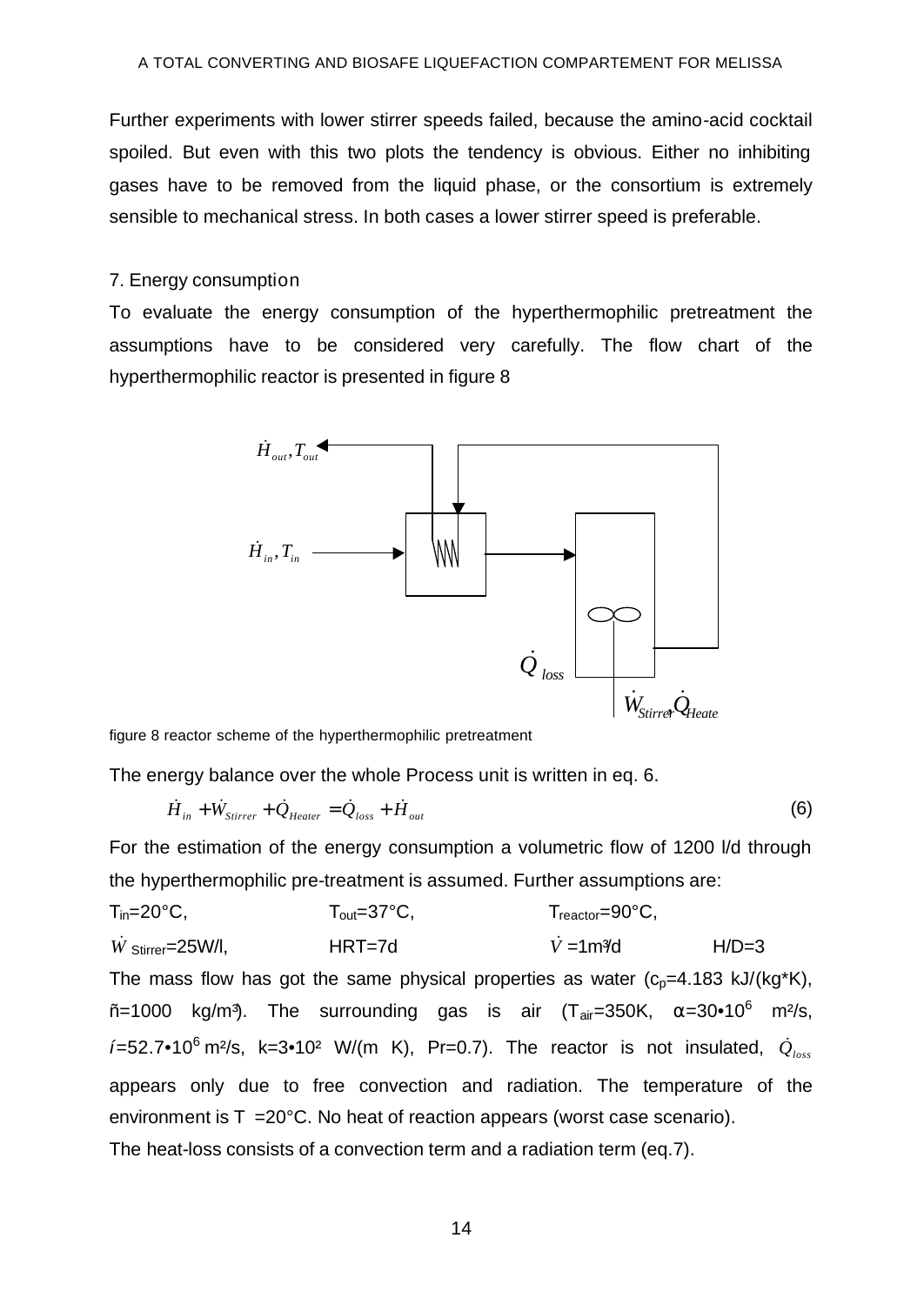$$
\dot{Q}_{loss} = \dot{Q}_{conv} + \dot{Q}_{rad} \n\dot{Q}_{loss} = \overline{h} \cdot A \cdot (T_{reactor} - T_{\infty}) + \mathbf{e} \cdot \mathbf{S} \cdot A \cdot (T^4_{reactor} - T^4_{\infty})
$$
\n(7)

The convectional heat transport coefficient  $\bar{h}$  is calculated with eq. 8.

$$
\overline{h} = \frac{k}{H} \cdot \overline{Nu} \tag{8}
$$

Churchill and Chu [1975] found an empirical correlation for the Nusselt number on vertical plates (eq. 9)

$$
\overline{Nu} = \left(0,825 + \frac{0,387 \cdot \overline{Ra}^{\frac{1}{6}}}{\left(1 + \left(\frac{0,492}{\text{Pr}}\right)^{\frac{9}{16}}\right)^{\frac{8}{27}}}\right) \tag{9}
$$

both valid for laminar and turbulent flow. The Rayleigh Number *Ra* is calculated with eq. 10.

$$
\overline{Ra} = Gr \cdot \Pr = \frac{g \cdot \mathbf{b} \cdot (T_{reactor} - T_{\infty}) \cdot H^3}{\mathbf{a} \cdot \mathbf{n}}
$$
(10)

to  $\overline{Ra}$  =1.1•10<sup>11</sup>. The gravity is assumed to be 9.81 m/s<sup>2</sup>, the thermal expansion coefficient is 1/T (ideal gas). The Nusselt number is calculated with eq.9 to  $\overline{Nu}$  =537. By inserting eq.8 into eq. 7 the total heat-loss is computed to

 $\dot{Q}_{loss} = -4.9kW - 2.3kW = -7.2kW$ 

The convectional heat loss of the top and bottom plate was neglected because the thermal boundary layer of the shell will have a strong influence on the heat-transfer over the top and bottom and will spoil the calculation. In the radiation term the top and bottom was considered.

The energy consumption of the stirrer is calculated with the upscale formula eq.11 starting with a 300l fermentor with a stirrer diameter of 100mm and 0.06W/l dissipated power. The stirrer of the 8400l fermentor should have a diameter of 300mm.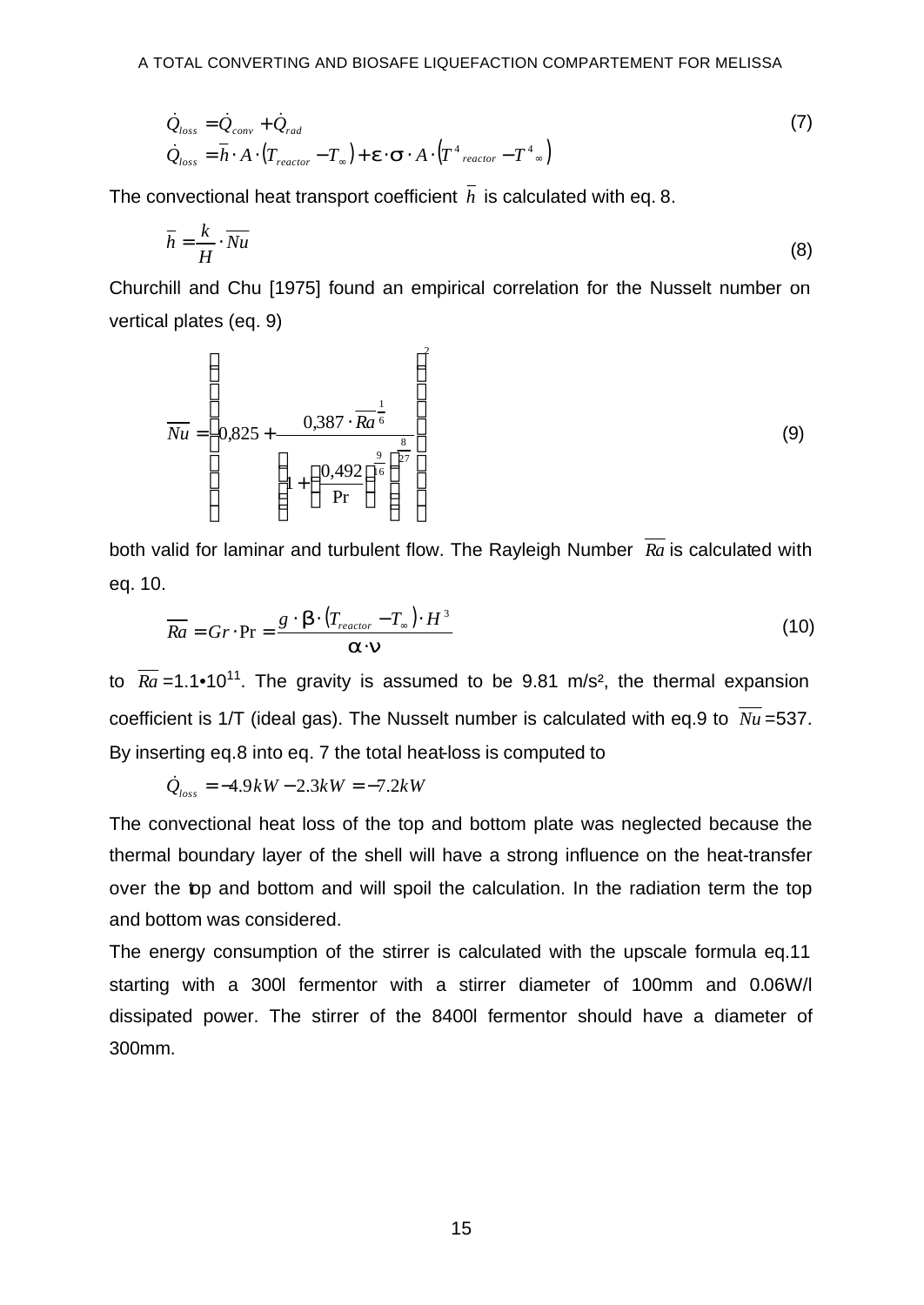$$
\frac{\dot{W}}{V} \sim n^3 D^2_{\text{Stirrer}}
$$
\n
$$
\frac{\dot{W}}{V \cdot n^3 D^2_{\text{Stirrer}}} = \text{const.}
$$
\n
$$
\frac{0.06 \frac{w}{I}}{(100 r p m)^3 \cdot (100 m m)^2} = \frac{\dot{W}}{8400 l \cdot (100 r p m)^3 \cdot (300 m m)^2}
$$
\n
$$
\dot{W} = 4.5 kW
$$
\n(11)

The total energy balance can be solved now.

$$
\dot{Q}_{Heater} = \dot{Q}_{loss} - \dot{W}_{Stirrer} + (\dot{H}_{out} - \dot{H}_{in})
$$
\n
$$
\dot{Q}_{Heater} = 7.2kW - 4.5kW + \dot{V} \cdot c_p \cdot (T_{out} - T_{in})
$$
\n
$$
\dot{Q}_{Heater} = 7.2kW - 4.5kW + 1.2\frac{m^3}{d} \cdot 1000\frac{k_g}{m^3} \cdot 4.183\frac{kJ}{kg \cdot K} \cdot (90^{\circ}C - 78^{\circ}C) \cdot \frac{d}{24h} \cdot \frac{h}{3600s}
$$
\n
$$
\dot{Q}_{Heater} = 7.2kW - 4.5kW + 0.7kW
$$
\n
$$
\dot{Q}_{Heater} = 3.4kW
$$

The total energy consumption of a hyperthermophilic pretreatment with a hydraulic residence time of 7 days and a daily volumetric load of 1000l would be 7.9kW.The energy demand can be segregated into 3.4kW thermal energy and 4.5kW electrical energy. In the case of startup additional 3.4kW would be needed to heat up the feed from 20°C.

Figure 9 shows the specific heat demand of the hyperthermophilic pretreatment for different hydraulic residence times and different volume-flows through the process unit.



figure 9 specific heat demand as a function of daily volumetric load.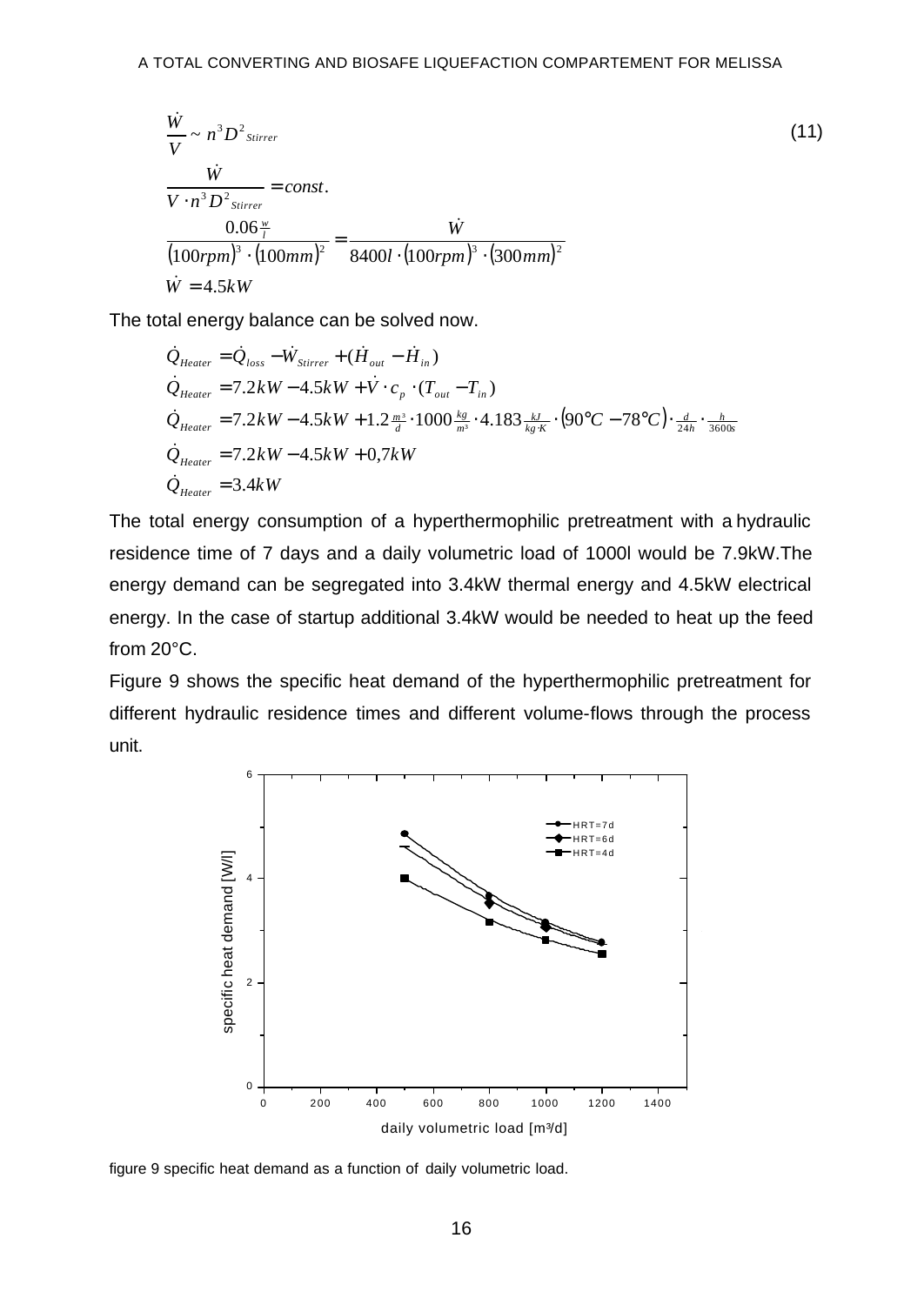A linear dependence could be monitored between the specific energy demand and the hydraulic residence time (figure 10).



figure 10 specific energy demand as a function of the hydraulic residence time. The stirrer has always the same size (Ø300mm).

There is no dependence visible between the specific energy demand and the daily volumetric load.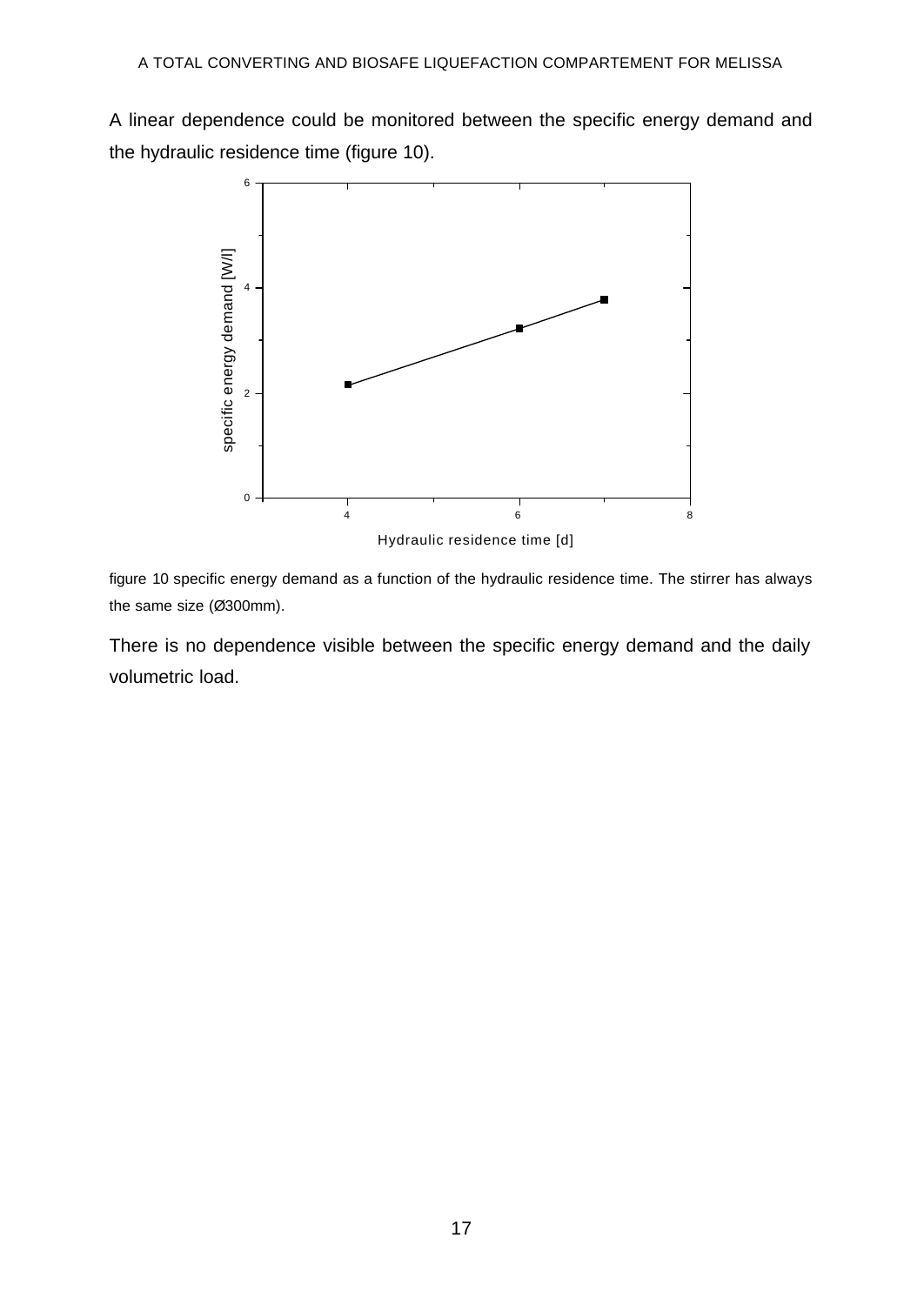#### 8. Discussion

A continuous fermentation was done. A method to balance heterogeneous systems by determining the terms of balance for the liquid and solid phase separately was used. The COD-balance showed a COD-reduction of 25% for continuos fermentation. Though a COD-reduction is not the mayor task of the hyperthermophilic pretreatment it is a favourable feature. In comparison to the biogas process with a typical CODreduction of 75-95% the turnover ratios were lower.

The carbon-balance showed that a quarter of the carbon is liquefied. Greater particles were broken down and suspended. A residue of anaerobic non degradable carbon remained inside the fermentor. Non degradable matter is for example lignin [Scherer 2001].

The liquefaction of nitrogen reached higher turnover-ratios. 40% of the feed's nitrogen was liquefied. Of the liquefied nitrogen 20% was ammonia  $(NH_4^+)$ . The ammonia concentration laid well below the inhibiting value of 2-4g/l.

The stirrer speed optimisation showed, that low stirrer speeds are sufficient. From the *Methanococcus* strain it is known, that it is also very sensible to stirring while *Methanobacterium* and *Pyrococcus furiosus* sustain high mechanical stress [Märkl et. al. 1991, Krahe et al 1996]. *Methanococcus* has a thin cell wall consisting of proteins. The cell wall of M*ethanobacterium* and *Pyrococcus furiosus* consist of pseudomurein. This might be a hint, that the cell wall of the consortium also consists of protein.

In batch fermentations a greater liquefaction was achieved. The best pH-value for liquefaction is 7, though Sodium-hydroxide had to be added. Without the addition of base the pH will drop to 5.3 and the consortium dies after 20 hours.

The best carbon liquefaction was attained in dialysis fermentation with addition of 2g/l yeast extract.

## 9. Conclusions + Outlook

The hyperthermophilic pretreatment showed a moderate liquefaction performance in continuous fermentation (27%) and a good liquefaction performance in batch fermentation (43%). The introduction of dialysis fermentation increased the liquefaction performance to 66%.

Further tasks should be the decrease of the total residence time of the whole liquefaction unit. To prove whether this is possible, effluent of the reactor should be send to partner 1. The pre-treated substrate should be digested much faster.

18